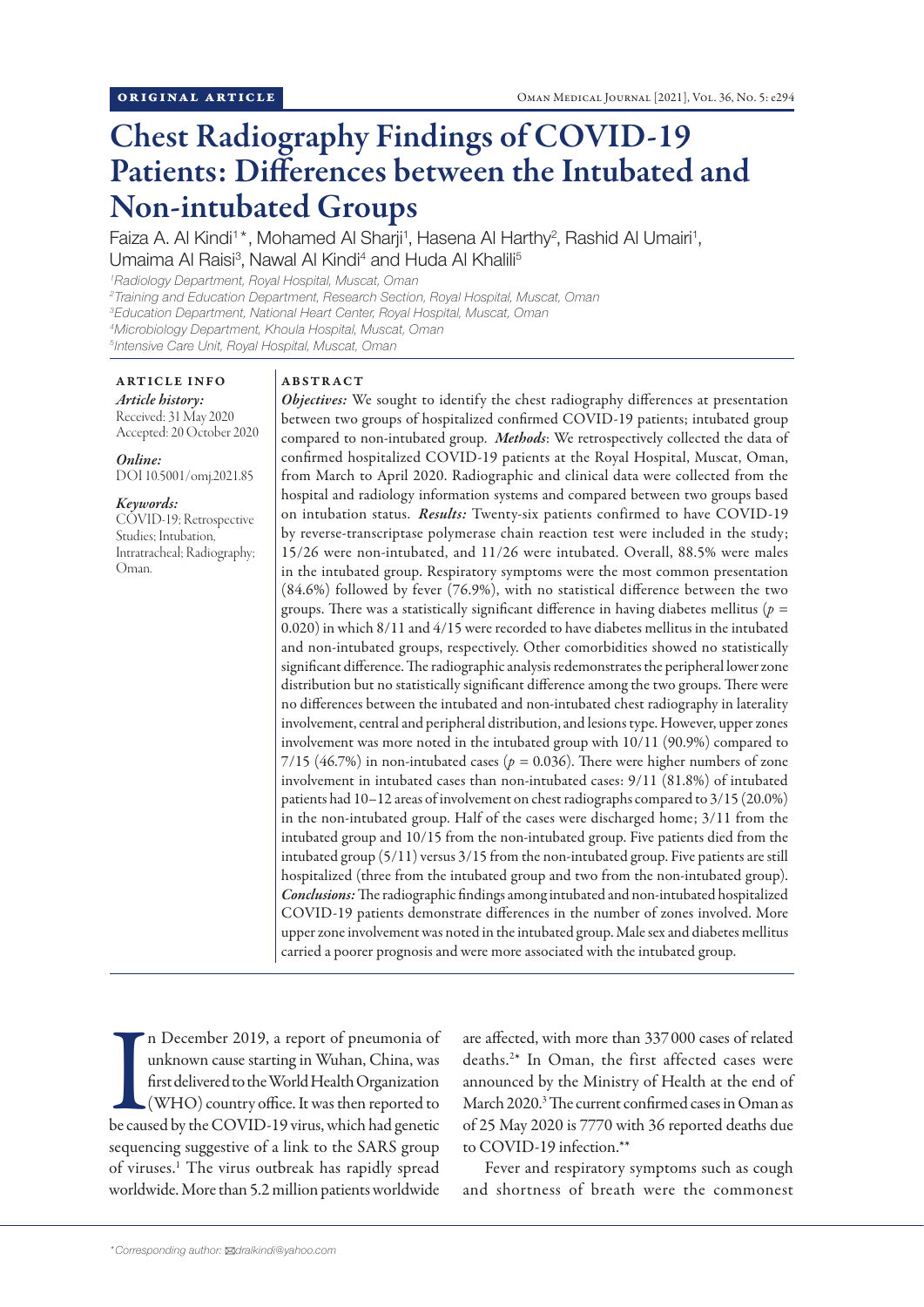#### METHODS

presentations of the disease.<sup>4-8</sup> Multiple comorbidities were associated with increased risk of hospitalization and poor prognosis. The commonest were diabetes mellitus, hypertension, and a history of smoking.<sup>6,8-10</sup> Laboratory findings of high neutrophil count and lymphopenia have been associated with the infection.<sup>10-12</sup>

The role of imaging in the diagnostic workup of cases suspected to have COVID-19 has been rising, particularly in regions where reverse-transcriptase polymerase chain reaction (RT-PCR) testing was limited. The wide accessibility to chest X-rays made it the first imaging modality adopted by many centers at the triage level of COVID-19 patients and in monitoring the admitted group. It was reported that radiological findings in COVID-19 patients were observed at one to three weeks from disease onset.13 The main findings on chest radiographs were bilateral peripheral opacities.<sup>13-16</sup>

Imaging using chest radiograph and computed tomography are recommended modalities at the triage room, based on availability. The mobile chest X-ray is the simplest most available modality. Imaging for highly suspicious cases of COVID-19 is recommended to identify the baseline pulmonary status and assess for any cardiopulmonary abnormalities that may help risk stratification for clinical worsening.

In the presence of clinical worsening, imaging including computed tomography is again advised to assess the progression of COVID-19 or the presence of secondary cardiopulmonary abnormalities such as pulmonary embolism, other superimposed bacterial pneumonia, or heart failure that can be related to COVID-19 myocardial injury.17 In our institution, chest radiography is done at baseline admission and to follow admitted patients and assess for worsening symptoms.

In this study, we looked at the initial chest radiograph differences between two groups of admitted COVID-19 patients; the group requiring intubation and admission to the intensive care unit (ICU) and the group admitted in the normal admission wards. We were looking for any radiographic differences that were associated with worsening of the cases and the requirement of intubation.

We also studied the relationship between the clinical and radiographic findings among the intubated and non-intubated patients.

This was a retrospective study. All patients with confirmed COVID-19 infection, who were admitted to the Royal Hospital, Muscat, were enrolled in the study from the beginning of March to the end of April 2020. COVID-19 infection was confirmed by RT-PCR test for all patients, following our institution protocol. The patient's biographic and laboratory data were accessed from the hospital information system (HIS) and the radiology information system (RIS). Ethical approval was obtained from the hospital ethical committee. The ethics committee waived the requirement for informed patient consent for this retrospective study.

Two experienced cardiothoracic radiologists reviewed initial chest radiographs of all patients. Each chest radiograph was divided into 12 segments. The right (R) and left (L) lungs were divided into three horizontal zones (Z): upper (U), middle (M), and lower (L). Each lung was subdivided into two vertical zones, peripheral (P) and central (C). The results are 12 areas/zones [Figure 1]. The 12 areas were labelled: P-RUZ, C-RUZ, P-RMZ, C-RMZ, P-RLZ, C-RLZ, P-LUZ, C-LUZ, P-LMZ, C-LMZ, P-LLZ, and C-LLZ. The presence and absence of abnormality were recorded. The abnormalities were further qualified as nodular, linear, airspace, and mixed opacities [Figure 2].

The two radiologists reviewed the images independently. Any disagreement was resolved by discussion and consensus.



Figure 1: Chest radiographs were divided into 12 areas/zones to assess the degree of involvement. Three horizontal zones (upper, middle, and lower) divided into two vertical zones (central and peripheral).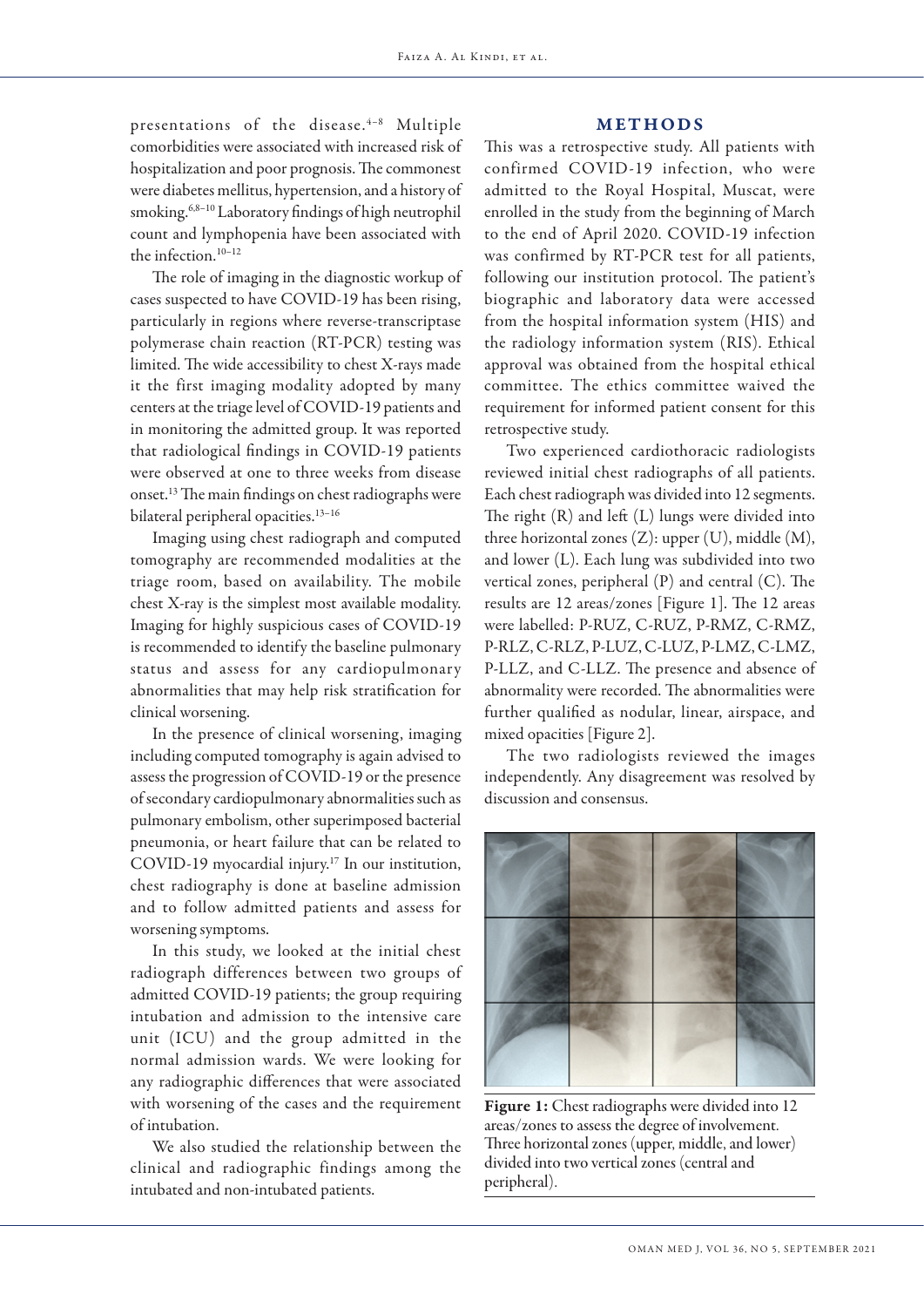

Figure 2: Chest radiograph of hospitalized COVID-19 patients. (a) Chest radiograph of a young man showing air space pattern of opacities in middle and lower zones with prominent peripheral zonal involvement. (b) Peripheral left lower zone linear pattern of opacities. (c) Multiple diffused nodular patterns of opacities in another patient who was eventually admitted to the ICU.

All data collection were obtained from the HIS and RIS. Patients demographics such as age, sex, and citizenship were collected. The recorded comorbidities included hypertension, diabetes mellitus, kidney disease, and cardiovascular diseases. Immune status and smoking history were also collected. The radiological interpretation of the 12 areas was done by the radiologist for each case. The following laboratory tests, done at the time of admission, were collected; white cell count (WBC), lymphocyte count, neutrophil cell count, neutrophil/lymphocyte ratio (NLR), C-reactive protein (CRP) level, and platelets count. Based on our institution laboratory normal values, the following was adopted as the ranges for values; CRP (reference range: < 10 mg/L, analytical sensitivity: 4 mg/L), WBC (2.4–9.5  $\times$  10<sup>9</sup>/L), neutrophils count (1–4.8  $\times$  10<sup>9</sup>/L), lymphocyte count (1.2–3.8  $\times$  10<sup>9</sup>/L), and platelets  $(150 - 450 \times 10^9$ /L).

COVID-19 confirmation test was done by RT-PCR test, which is the molecular test used for disease definite diagnosis and confirmation. The tests were done in the national virology reference laboratory using more than one kit (Liferiver, Sunsure, Cobas® SARS-CoV-2; Roche). Validation and verification of used tests were done before use. All testing runs were done with controls.

The number of days from the onset of symptoms to hospitalization was obtained. Also, the length of stay in hospital was recorded. Finally, the outcome for the patients was obtained and recorded for status, discharge, death, or continued admission. At the time of writing this article, few patients were still admitted with the outcome to be determined.

Statistical analysis was done using SPSS Statistics (IBM Corp. Released 2011. IBM SPSS Statistics

for Windows, Version 20.0. Armonk, NY: IBM Corp.). Frequencies with percentages were reported for categorical data, and medians with interquartile ranges (IQRs) were calculated for contentious data. Chi-square test was considered for comparison between categorical variables, and Mann-Whitney U test was used to compare two independent samples. The difference was considered significant at  $p < 0.050$  with a two-tailed test.

### RESULTS

A total of 26 positive COVID-19 cases were enrolled in this study in which 11/26 (42.3%) were intubated, and 15/26 (57.7%) were not intubated [Table 1]. The median age was 47.5 years [IQR of 28 and 76 years] with no statistically significant difference between intubated and non-intubated cases ( $p = 0.065$ ). All the intubated cases were male (100%), and 10/11 (90.9%) were non-citizens. The majority of intubated cases had at least one of the listed comorbidities (9/11, 81.8%) compared to 6/15 (40.0%) in the non-intubated group ( $p = 0.051$ ). There was a statistically significant difference in having diabetes mellitus ( $p = 0.020$ ) in which 8/11 and 4/15 were recorded in the intubated and non-intubated groups, respectively.

The median number of days from developing symptoms to admission was seven [IQR; 5 and 10], ranging between 1 and 10 days with no significant difference between intubated and non-intubated cases  $(p = 0.833)$  [Table 1]. The majority of cases presented with respiratory symptoms 9/11 (81.8%) and 13/15 (86.7%) and fever in 8/11 (72.7%) and 12/15 (80.0%) in intubated and non-intubated cases with no statistically significant difference between the two groups. Positive RT-PCR tests for

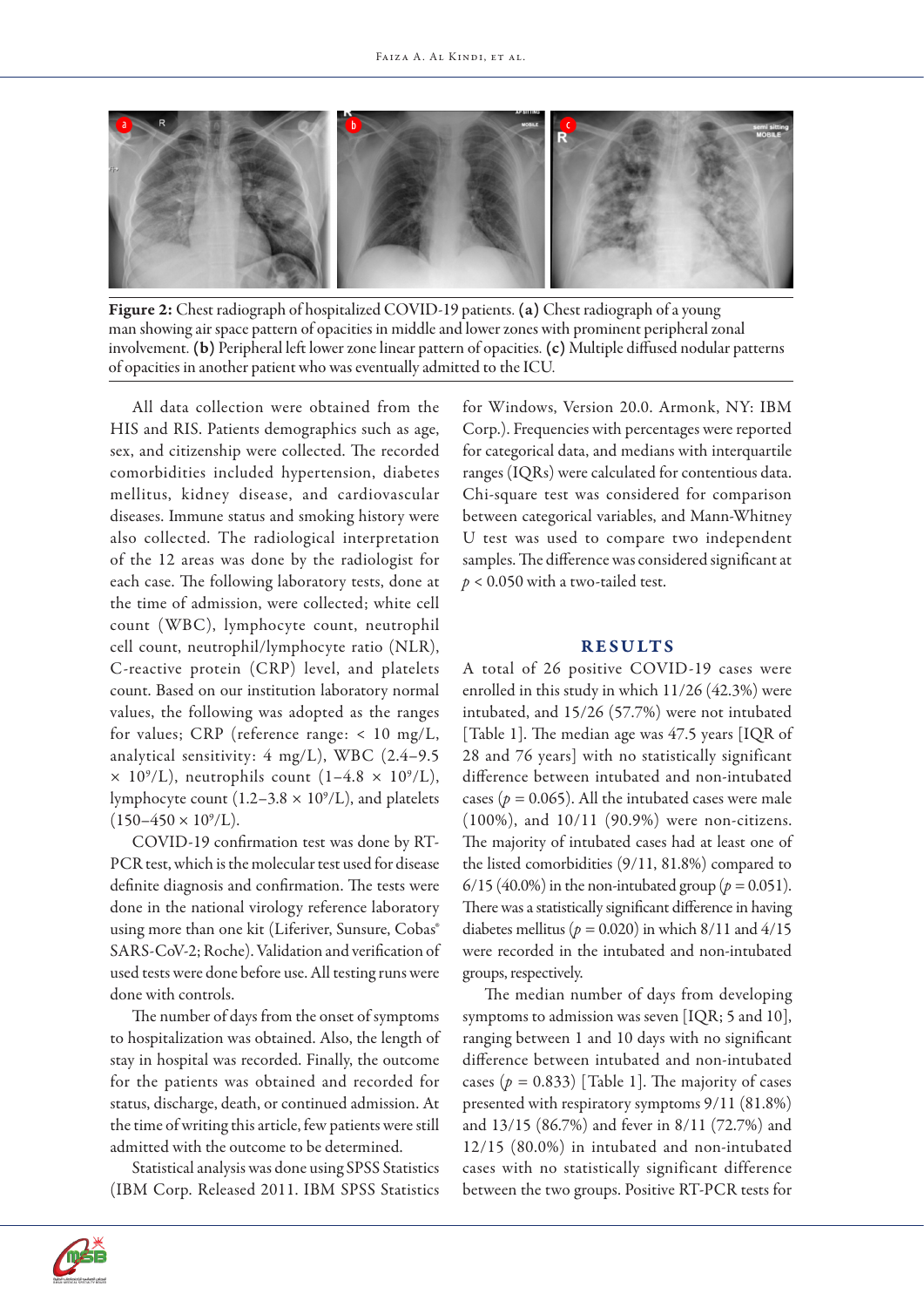| <b>Variables</b>                     | All<br>$N = 26$  | %             | <b>Intubated cases</b><br>$n = 11(42.3%)$ | Non-intubated cases<br>$n = 15(57.7%)$ | $p$ -value |
|--------------------------------------|------------------|---------------|-------------------------------------------|----------------------------------------|------------|
| Age, years                           |                  |               |                                           |                                        |            |
| Median (25 and 75 IQR)               | 47.5(34.8,67)    | Max 76-min 28 |                                           |                                        | 0.065      |
| <b>Sex</b>                           |                  |               |                                           |                                        |            |
| Male                                 | 23               | 88.5          | 11(100)                                   | 12(80.0)                               | 0.238      |
| Female                               | 3                | 11.5          | 0(0.0)                                    | 3(20.0)                                |            |
| Citizenship                          |                  |               |                                           |                                        |            |
| Citizen                              | 8                | 30.8          | 1(9.1)                                    | 7(46.7)                                | 0.084      |
| Non-citizen                          | 18               | 69.2          | 10(90.9)                                  | 8(53.3)                                |            |
| Nasopharyngeal swabs to diagnosis, n |                  |               |                                           |                                        |            |
| First                                | 24               | 92.3          | 11(100)                                   | 13(86.7)                               | 0.492      |
| Second                               | 2                | 7.7           | 0(0.0)                                    | 2(13.3)                                |            |
| Smoking history*                     |                  |               |                                           |                                        |            |
| Yes                                  | 2                | 7.7           | 1(9.1)                                    | 1(6.7)                                 | 0.709      |
| Comorbidities                        |                  |               |                                           |                                        |            |
| Any comorbidity                      | 15               | 57.7          | 9(81.8)                                   | 6(40.0)                                | 0.051      |
| <b>HTN</b>                           | 9                | 34.6          | 5(45.5)                                   | 4(26.7)                                | 0.419      |
| DM                                   | 12               | 46.2          | 8(72.7)                                   | 4(26.7)                                | 0.020      |
| Kidney disease                       | 2                | 7.7           | 0(0.0)                                    | 2(13.3)                                | 0.492      |
| Cardiac disease                      | 3                | 11.5          | 1(9.1)                                    | 2(13.3)                                | 1.000      |
| Immune deficient                     | $\mathbf{1}$     | 3.8           | 0(0.0)                                    | 1(6.7)                                 | 1.000      |
| Presenting symptoms                  |                  |               |                                           |                                        |            |
| Respiratory symptoms                 | 22               | 84.6          | 9(81.8)                                   | 13(86.7)                               | 1.000      |
| Fever                                | 20               | 76.9          | 8(72.7)                                   | 12(80.0)                               | 1.000      |
| Cough                                | 13               | 50.0          | 6(54.5)                                   | 7(46.7)                                | 0.691      |
| SOB                                  | 13               | 50.0          | 4(36.4)                                   | 9(60.0)                                | 0.234      |
| Coryzal symptoms                     | 7                | 26.9          | 3(27.3)                                   | 4(26.7)                                | 1.000      |
| Headache                             | $\overline{2}$   | 7.7           | 0(0.0)                                    | 2(13.3)                                | 0.492      |
| Body aches                           | $\overline{4}$   | 15.4          | 0(0.0)                                    | 4(26.7)                                | 0.113      |
| Fatigue                              | 11               | 42.3          | 3(27.3)                                   | 8(53.3)                                | 0.246      |
| Diarrhea                             | $\overline{4}$   | 15.4          | 2(18.2)                                   | 2(13.3)                                | 1.000      |
| Chest pain                           | 3                | 11.5          | 1(9.1)                                    | 2(13.3)                                | 1.000      |
| Days from symptoms to admission      |                  |               |                                           |                                        |            |
| Median (25 and 75 IQR)               |                  |               |                                           |                                        | 0.833      |
| Parameters at admission              | 7 days           | $(5,10)$ days |                                           |                                        |            |
|                                      |                  |               |                                           |                                        |            |
| RR > 30                              | 16               | 61.5          | 8(72.7)                                   | 89(53.3)                               | 0.428      |
| Elevated WBC (> 10)                  | 5                | 19.2          | 3(27.3)                                   | 2(13.3)                                | 0.620      |
| Lymphopenia                          | $22\,$           | 84.6          | 11(100)                                   | 11(73.3)                               | 0.068      |
| Elevated neutrophil count $(> 6)$    | 12               | 46.2          | 6(54.5)                                   | 6(40.0)                                | 0.462      |
| Elevated CRP**:                      |                  |               |                                           |                                        |            |
| Mild                                 | $\boldsymbol{0}$ | $0.0\,$       | 0(0.0)                                    | 0(0.0)                                 | 0.099      |
| Moderate                             | 11               | 42.3          | 2(18.2)                                   | 9(60.0)                                |            |
| Severe                               | 14               | 53.8          | 8(72.7)                                   | 6(40.0)                                |            |
| Elevated NLR                         | $18\,$           | 69.2          | 10(90.9)                                  | 8(53.3)                                | 0.044      |
| Platelets                            |                  |               |                                           |                                        |            |
| $_{\rm Low}$                         | $\mathbf 1$      | 3.8           | 0(0.0)                                    | 1(6.7)                                 | 0.800      |
| Elevated                             | $\mathbf 1$      | 3.8           | 1(9.1)                                    | 0(0.0)                                 |            |
| Outcome                              |                  |               |                                           |                                        |            |
| Discharged                           | 13               | 50.0          | 3(27.3)                                   | 10(66.7)                               | 0.880      |
| $\mathop{\rm Died}\nolimits$         | 8                | 30.8          | 5(45.5)                                   | 3(20.0)                                |            |
| In hospital                          | 5                | 19.2          | 3(27.3)                                   | 2(13.3)                                |            |

Table 1: Clinical and laboratory characteristics of patients.

*Note:\*Two cases missing (intubated cases), \*\*One case missing*

*IQR: interquartile range; HTN: hypertension, DM: diabetes mellitus; SOB: shortness of breath; RR: respiratory rate; WBC: white blood cells; CRP: C-reactive protein; NLR: neutrophil to lymphocyte ratio.*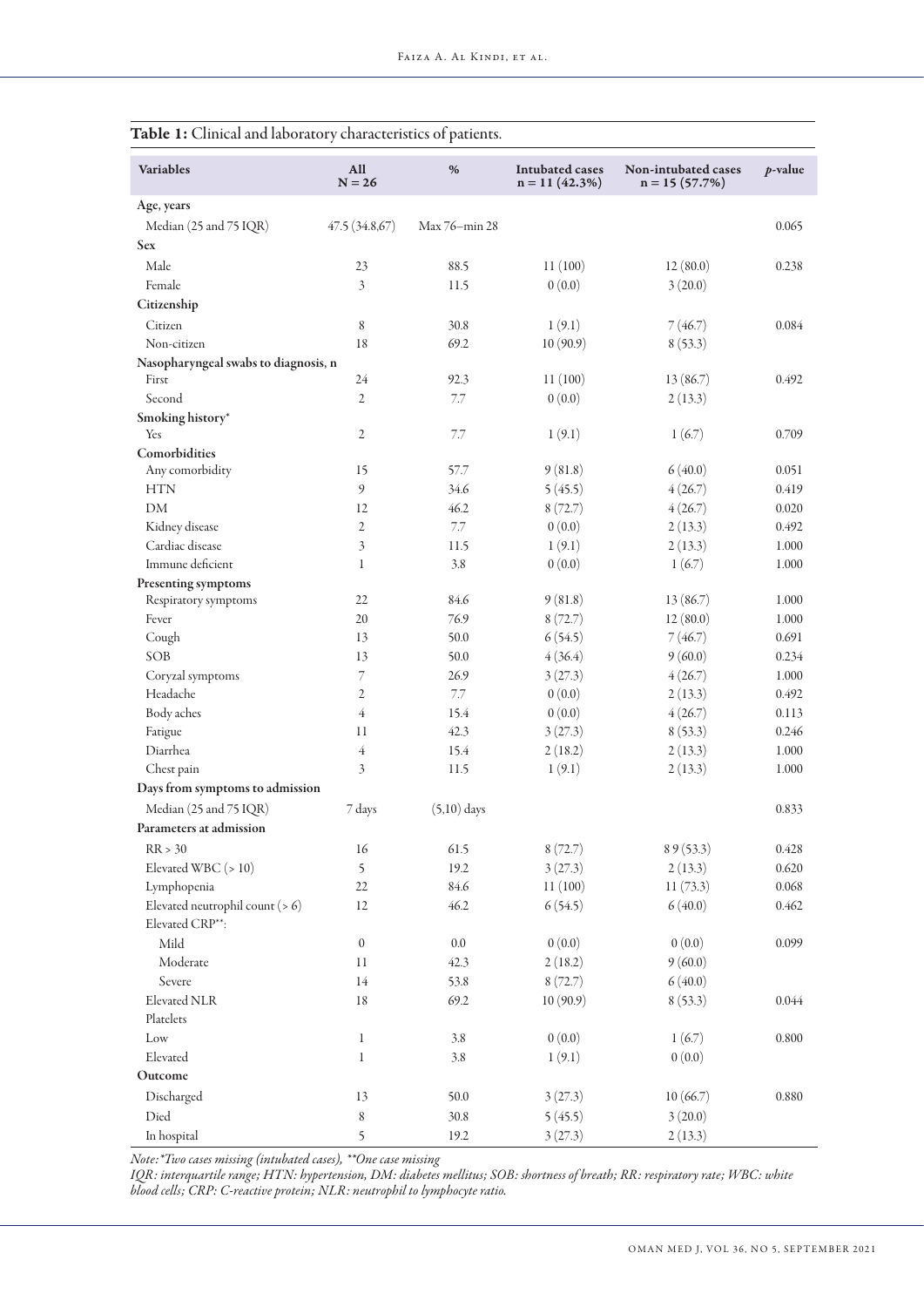| Involvement                        | Intubated<br>n, % | Non-intubated<br>$n, \%$ | All<br>n, % | $p$ -value |
|------------------------------------|-------------------|--------------------------|-------------|------------|
| Laterality                         |                   |                          |             |            |
| R lung                             | 11(100)           | 14(93.3)                 | 25(96.2)    | 1.000      |
| Llung                              | 11(100)           | 14(93.3)                 | 25(96.2)    | 1.000      |
| Central to peripheral distribution |                   |                          |             |            |
| Central zones                      | 11(100)           | 14(93.3)                 | 25(96.2)    | 1.000      |
| Peripheral zones                   | 11(100)           | 14(93.3)                 | 25(96.2)    | 1.000      |
| Cephalocaudal distribution         |                   |                          |             |            |
| <b>Upper</b> zones                 | 10(90.9)          | 7(46.7)                  | 17(65.4)    | 0.036      |
| Middle zones                       | 11(100)           | 12(80.0)                 | 23(88.5)    | 0.238      |
| Lower zones                        | 11(100)           | 15(100)                  | 26(100)     | 1.000      |
| <b>Type of lesion</b>              |                   |                          |             |            |
| Linear                             | 0(0.0)            | 4(26.7)                  | 4(15.4)     | 0.113      |
| Nodular                            | 2(18.2)           | 1(6.7)                   | 3(11.5)     | 0.556      |
| Air space                          | 7(63.6)           | 6(40.0)                  | 13(50.0)    | 0.234      |
| Mixed lesions                      | 2(18.2)           | 4(26.7)                  | 6(23.1)     | 1.000      |

| <b>Table 2:</b> Chest radiographs findings in the two groups. |  |  |  |
|---------------------------------------------------------------|--|--|--|
|---------------------------------------------------------------|--|--|--|

COVID-19 were seen in 24/26 of the patients from the first swab.

The NLR was elevated in 10/11 (90.9%) in the intubated group compared to 8/15 (53.3%) in the non-intubated group ( $p = 0.044$ ) [Table 1]. The median value of NLR was 6.11 (IQR; 2.98 and 9.69).

The intubated cases showed more elevation in CRP level at the time of hospitalization, with 2/11 (18.2%) showing moderate elevation and 8/11 (72.7%) with severe elevation, compared to non-intubated cases with 9/15 (60.0%) moderate and 6/15 (40.0%) severe elevation. However, the differences were not statically significant  $(p = 0.099)$ .

There were no differences found between the intubated and non-intubated chest X-ray findings in terms of laterality involvement, the involvement of central and peripheral zones, and lesion type [Table 2]. However, upper zones involvement was

| <b>Table 3:</b> Chest radiographs findings for the 12 zones in the two groups. |                     |                            |               |            |  |
|--------------------------------------------------------------------------------|---------------------|----------------------------|---------------|------------|--|
| Involvement                                                                    | Intubated<br>n, (%) | Non-intubated<br>$n, (\%)$ | All<br>n, (%) | $p$ -value |  |
| Zone involvement                                                               |                     |                            |               |            |  |
| PRUZ                                                                           | 11(100)             | 7(46.7)                    | 18(69.2)      | 0.007      |  |
| PRMZ                                                                           | 11(100)             | 9(60.0)                    | 20(76.9)      | 0.024      |  |
| PRLZ                                                                           | 11(100)             | 12(80.0)                   | 23(88.5)      | 0.238      |  |
| PLUZ                                                                           | 7(63.6)             | 3(20.0)                    | 10(38.5)      | 0.043      |  |
| PLMZ                                                                           | 11(100)             | 9(60.0)                    | 20(76.9)      | 0.024      |  |
| PLLZ                                                                           | 11(100)             | 13(86.7)                   | 24(92.3)      | 0.492      |  |
| <b>CRUZ</b>                                                                    | 9(81.8)             | 5(33.3)                    | 14(53.8)      | 0.014      |  |
| <b>CRMZ</b>                                                                    | 11(100)             | 9(60.0)                    | 20(76.9)      | 0.024      |  |
| <b>CRLZ</b>                                                                    | 11(100)             | 13(86.7)                   | 24(92.3)      | 0.492      |  |
| <b>CLUZ</b>                                                                    | 8(72.7)             | 3(20.0)                    | 11(42.3)      | 0.015      |  |
| <b>CLMZ</b>                                                                    | 9(81.8)             | 8(53.3)                    | 17(65.4)      | 0.217      |  |
| <b>CLLZ</b>                                                                    | 11(100)             | 11(73.3)                   | 22(84.6)      | 0.113      |  |
| Number of zones involved                                                       |                     |                            |               |            |  |
| $1 - 3$                                                                        | 0(0.0)              | 4(26.7)                    | 4(15.4)       |            |  |
| $4 - 6$                                                                        | 0(0.0)              | 3(20.0)                    | 3(11.5)       |            |  |
| $7 - 9$                                                                        | 2(18.2)             | 5(33.3)                    | 7(26.9)       |            |  |
| $10 - 12$                                                                      | 9(81.8)             | 3(20.0)                    | 12(46.2)      |            |  |

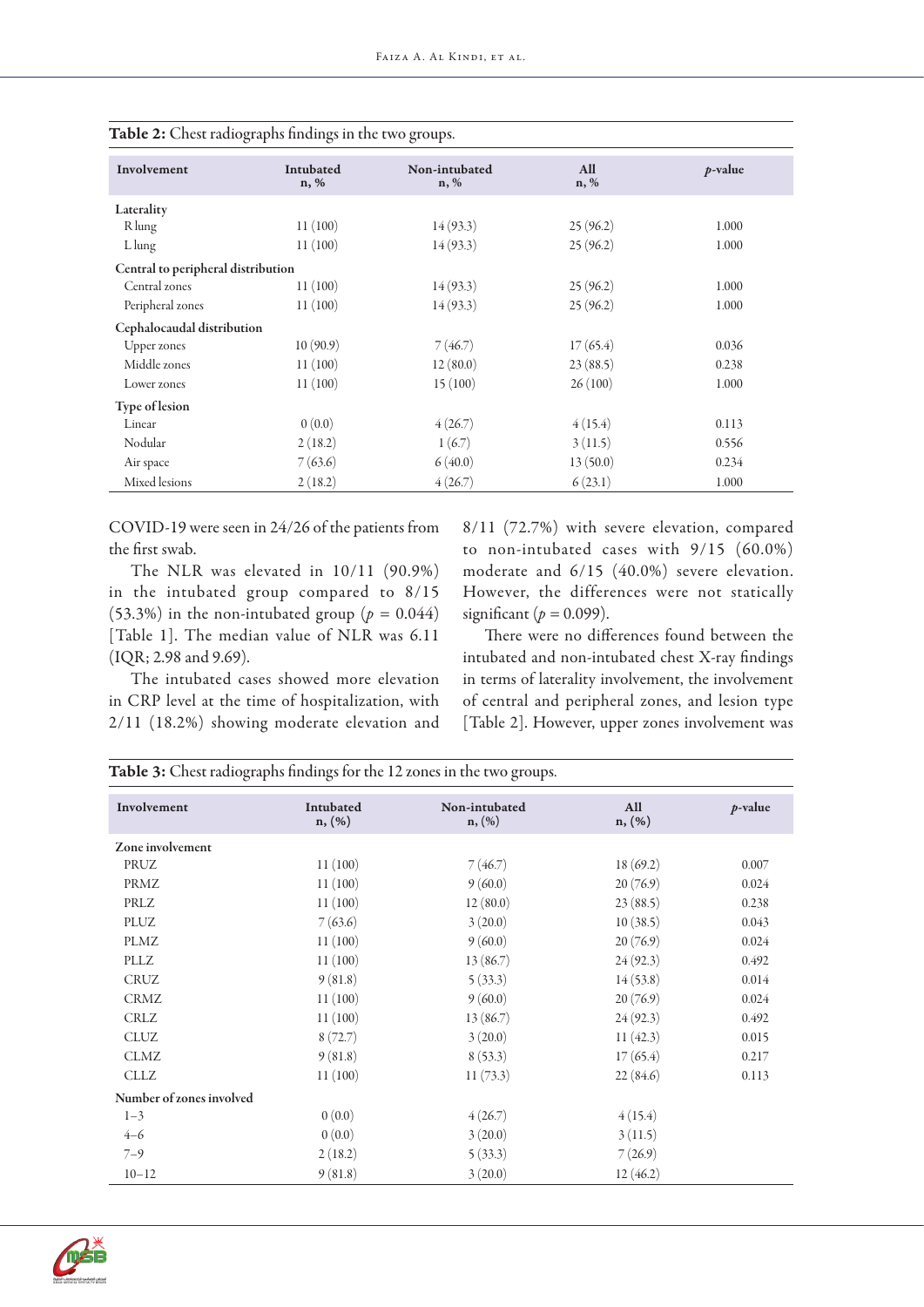more noted in the intubated group with 10/11 (90.9%) compared to 7/15 (46.7%) in nonintubated cases ( $p = 0.036$ ). In addition, there were higher numbers of zones involvement in intubated cases compared to non-intubated cases indicative of higher severity. Nine out of eleven (81.8%) intubated patients had 10-12 zones of involvement on chest radiographs compared to 3/15 (20.0%) in the nonintubated group [Table 3].

Up to the day of data analysis, 8/26 patients died, 5/11 from the intubated group, and 3/15 from the non-intubated group. A total of 13/26 were discharged home with 3/11 from the intubated group and 10/15 from the non-intubated group. Five patients included in the study were still admitted to the hospital when writing this study [Table 1].

## DISCUSSION

The COVID-19 infection outbreak was announced as a pandemic by the WHO on 11 March 2020.<sup>2</sup> With the increasing number of affected cases, the number of admissions also rises. This also implies a rise in admission to ICU and the need for mechanical ventilation. Approximately 20% of affected cases require hospitalization and 5% require admission to ICU and mechanical ventilation.<sup>18</sup> Imaging using chest radiograph and computed tomography are recommended modalities at the triage room, based on availability.

In this research, we studied the available chest radiographs of all admitted patients with confirmed COVID-19 infection. We compared the radiographical and clinical findings between the group of patients who were admitted to the ICU and intubated to the group of patients who remained hospitalized but without the need for intubation and ICU admission.

In our study, the male gender represents the majority of all hospitalized cases at 88.5%, and 100% among the intubated cases. Approximately one-third were citizens and two-thirds were non-citizens.

The majority of patients presented with fever, cough, and shortness of breath. The results are similar to what was previously published from other parts of the world, including Oman.<sup>4,5,13,19-21</sup> Headache was the least presenting symptom representing 7.7%.

The radiographic findings in our group redemonstrate the lower and basal preference of disease distribution.<sup>17,22-26</sup> There were more areas of involvement representing worse radiographic severity in the intubated group. The majority (81.8%) of intubated patients had 10-12 areas of involvement in their chest radiographs compared to only 20.0% of the hospitalized non-intubated group.

The distribution showed that there is more peripheral involvement than central among the intubated cases. In the three horizontal zones, the right lung peripheral areas were 100% involved among the intubated group. The peripheral left upper zone (P-LUZ) was the least area of involvement among both groups.

Our study has several limitations. The first limitation is the small sample size that could affect the statistical significance measures. Further studies with a larger sample size are needed in the future. The second limitation is the study's retrospective nature; therefore, there could be a possible effect on the measured outcome. The third limitation is that not all information, particularly about some of the patients' outcomes, was available at the time of conduction of the study. Some of the included patients were still admitted at the time of submission for publication. The fourth limitation is that most of the information was gathered from the electronic HIS, which precluded the level and diversity of details collected.

# **CONCLUSION**

The initial radiographic findings among intubated and non-intubated hospitalized COVID-19 patients demonstrate differences in the degree of lung involvement represented in the number of areas involved. Also, more upper zone involvement was noted in the intubated group at the time of admission. The other radiological findings showed no significant differences. Male sex and diabetes mellitus carried a poorer prognosis and were more associated with the intubated group. The sample size of this study was small; therefore, further studies with larger sample sizes are needed in the future to support these initial findings.

*Updated numbers at the time of submission. \*There are now > 184 million patients worldwide affected, with > 3.89 million cases of related deaths. \*\*The current confirmed cases in Oman as of July 2021 is 276 736, with 3316 reported deaths due to COVID-19 infection.*